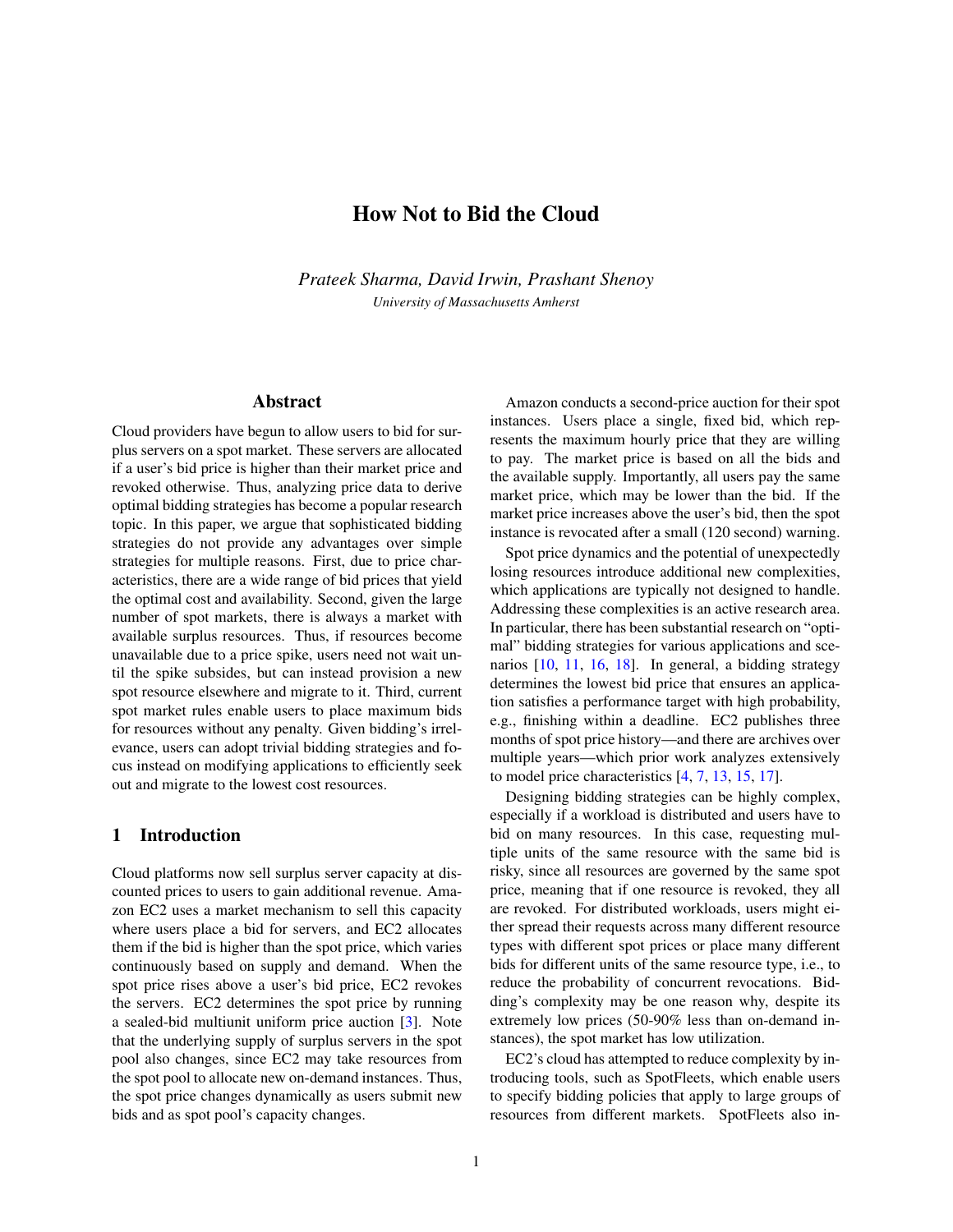cludes default bidding policies for users that do not want to design their own policy. However, while bidding is a complex problem in theory, we argue that it is not a significant problem in practice due to at least three reasons.

Wide Range of Optimal Bids. Our spot price data analysis shows there is a wide band of bid prices that all yield optimal results, such that any bid within this range has a similar cost and availability as highly sophisticated bidding strategies. One reason this is not apparent is that prior work often compares the cost and performance of a bidding strategy to using higher-priced on-demand servers. However, in today's market, bidding strategies need not be sophisticated to reap significant savings compared to on-demand servers due to long periods of low and stable spot prices. Prior work should instead compare their performance and cost with "dumb" strategies.

Resources Always Available. Due to the large number of spot markets and their size, there are always many markets available where prices are stable, even when some markets are experiencing price spikes. Hence, upon revocation, a simple strategy that provisions a new spot server in another spot market and migrates an application to it is better than waiting for a spot price spike to subside. This migration approach nearly eliminates the unavailability of spot servers and reduces the practical impact of using bidding as a tool to control availability.

No Penalty for High Bids. Current spot market rules permit users to bid the maximum allowed bid price within each market with no penalty. Thus, sophisticated users can ensure extremely high availabilities on spot instances by placing high bids with little or no probability of paying a high price if the spot price were to rise.

Finally, not only do different bidding strategies yield little difference in their performance and cost, but some of our insights above are reflected in the default bidding strategies for EC2's SpotFleets [\[2\]](#page-5-10) tool. Thus, Amazon is already nudging users to employ simple bidding strategies [\[1\]](#page-5-11). Based on these insights, we argue that users should ignore the potential complexity of bidding, and simply procure cheap EC2 spot servers using simple bidding strategies that we outline (or using Amazon's tools to employ such strategies). Rather than focusing on bidding, researchers should instead focus on modifying applications i) to gracefully handle unexpected resource revocation and allocation and ii) to efficiently seek out and migrate to the lowest cost resources. Selecting the best spot server to use at any time, i.e., the one with the lowest cost and best performance, is the primary problem that applications must address when using variable-priced resources. That is, if a resource's price rises significantly, then applications should be flexible enough to simply migrate to lower cost resources elsewhere in the cloud. For applications willing to adopt it, this approach can yield significant cost savings with little performance impact.

#### 2 Background and Related Work

Since EC2 introduced its spot market, there has been significant research both on analyzing and modeling spot prices and developing bidding strategies based on real data and models. One of the first papers analyzing spot price data raised questions about whether EC2's mechanisms for setting the spot price were market driven [\[3\]](#page-5-0). However, as the authors note later, the characteristics of the spot price changed, making it consistent with a market driven allocation [\[3\]](#page-5-0). A number of related papers also analyze spot price data to better understand its statistical characteristics [\[4,](#page-5-5) [7,](#page-5-6) [11,](#page-5-2) [13,](#page-5-7) [15,](#page-5-8) [17\]](#page-5-9). Analyzing and modeling spot price data is a prerequisite to developing bidding strategies that select the optimal bid to ensure a target level of performance at the minimum cost.

Recent work focuses on optimal bidding for parallel MapReduce jobs. In  $[18]$ , the authors focus on selecting a bid such that, with high probability, a job's completion time on spot instances is less than twice its running time on on-demand instances. The paper examines multiple variants of the problem, such as scenarios where jobs only make one request for instances, i.e., they quit job execution if too many revocations occur, versus making persistent requests, i.e., waiting until the price drops again and then resuming execution. However, in all variants, the work only considers bidding in a single spot market: if the spot price rises too high and instances are not available the MapReduce job must either quit or continue processing with fewer resources.

As we discuss, EC2 (and the cloud in general) is large enough that there is nearly always resources available somewhere. Thus, unless an application is highly optimized for specific types of server architectures (which MapReduce is not), waiting for the price of resources to drop is simply not necessary. Related work makes similar assumptions about market constraints but focuses on different applications. For example, prior work also develops bidding strategies for jobs with deadlines [\[16\]](#page-5-3), such that it chooses a bid for a particular spot market so the job finishes before its deadline with high probability.

Restricting the problem to only a *single* spot market also causes prior research to focus on the wrong price characteristics. Specifically, if restricted to a single spot market, the only important characteristic is availability, or the percentage of time the bid price is below the spot price. However, if we assume applications should not restrict themselves to only a single spot market, then availability is no longer important, as other cloud resources are available in other markets. In this scenario, the frequency of revocations is the primary attribute that affects performance, since every revocation incurs an overhead to request a new instance and migrate to it.

Unfortunately, modeling revocations is not as straight-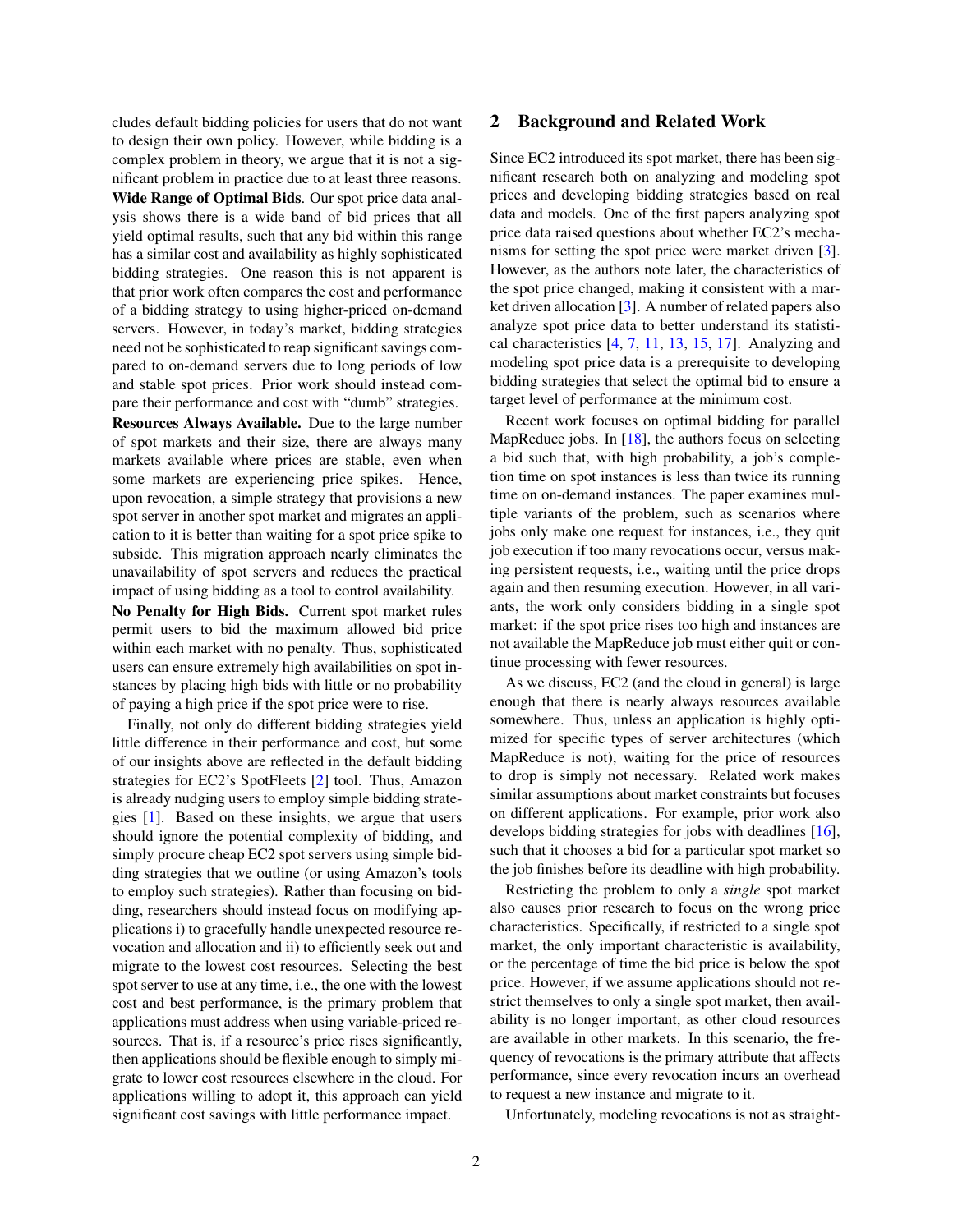<span id="page-2-0"></span>

Figure 1: *The effect of bidding on availability, expected cost, and MTBR for selected instance types. Bids and the expected costs are normalized to a factor of the corresponding on-demand price.*

forward as modeling availability. Modeling availability simply requires fitting a probability density function (PDF) to a histogram over different spot prices, which returns a probability the spot price is equal to a particular value. The corresponding CDF then directly gives availability, which is equal to the probability the spot price is above a given value. Prior work models availability using both Pareto and exponential distributions [\[18\]](#page-5-4). In contrast, revocations are discrete events with inter-arrival times that are not cleanly captured by a single number. As in any queuing model, the distribution of inter-arrival times is also important. However, the frequency and distribution of revocation events is a function of the bid, and may be different at different bid prices. Even though revocations are the primary attribute that affects performance, we know of no prior work that models the distribution of these events at different bid prices in EC2.

Finally, in many cases, as in [\[10,](#page-5-1) [16\]](#page-5-3), bidding strategies are with respect to idealized spot price distributions, e.g., mixed Gaussian, exponential, Pareto, etc., and not real data. These idealized models are often based on examining only a few markets even though thousands of spot markets exist, which have vastly different characteristics. These characteristics are not likely to fit a onesize-fits-all model. Further, as [\[3\]](#page-5-0) notes, price characteristics may change frequently due to changes in EC2's supply, demand, or its pricing algorithm, which may render models based on prior data unreliable. In many cases above, proposed solutions actually depend on the type and attributes of the particular model used in the analysis. As we discuss, though, the bidding problem in today's market (and possibly in future markets) is a red herring that is not particularly important for maximizing performance and minimizing costs using spot instances.

#### 3 Do Optimal Bidding Strategies Matter?

To understand whether (and how much) optimal bidding strategies matter in EC2, we conduct a data-driven analysis of spot price data over a six month period from March to August 2015 (and longer periods where stated) , as well as show aggregate statistics from *every* EC2 spot market. For ease of exposition, we focus on the most popular instance types in the most popular region, i.e., Linux instances in us-east-1.

Bidding strategies optimize the cost-availability tradeoff for spot instances: as a user increases their bid, they may pay more per-hour, but their availability also increases. However, spot price data across many markets shows that there is a wide range of "optimal" bids that essentially yield the same availability for the same cost. To illustrate, Figure  $1(a)$  $1(a)$  shows a CDF of availability for instance types in five different markets over our six month period, where the x-axis is a user's bid normalized to the on-demand price, i.e., 1 is  $1 \times$  the on-demand price, 2 is  $2 \times$  the on-demand price, etc. As expected, availability monotonically increases with the bid. However, in each case, the CDF has a steep incline followed by an extremely long tail, such that there is little increase in availability after some bid threshold and only bids that fall within the steep range of the incline yield different availabilities. As the graph shows, this range of bids is quite small with only a narrow window where changing a bid will have a significant affect on availability.

Similarly, Figure [1\(](#page-2-0)b) shows the cost a user would pay for the same instance types and the same bids. In this case, the cost on the y-axis is a fraction of the on-demand cost, i.e., 0.5 means the expected cost is  $0.5 \times$  the ondemand price. As with availability, the cost is monotonically increasing with the bid amount. However, just as with availability, the cost curve has a long tail, such that higher bids result in little or no increase in cost. The only exception in these markets is the c3.xlarge instance type, which experiences two abrupt increases in cost at bid levels of  $1.2 \times$  and  $4.75 \times$  the on-demand price. The other instance types have nearly the same cost regardless of the bid level. This occurs because most markets always have a low and stable spot price, with the average spot price  $< 0.2 \times$  the on-demand price. Just as with availability, bidding has little effect on the cost of spot instances.

Finally, as we discuss in the previous section, the frequency of revocations, as indicated by their mean-timebetween-revocations (MTBR), is another important met-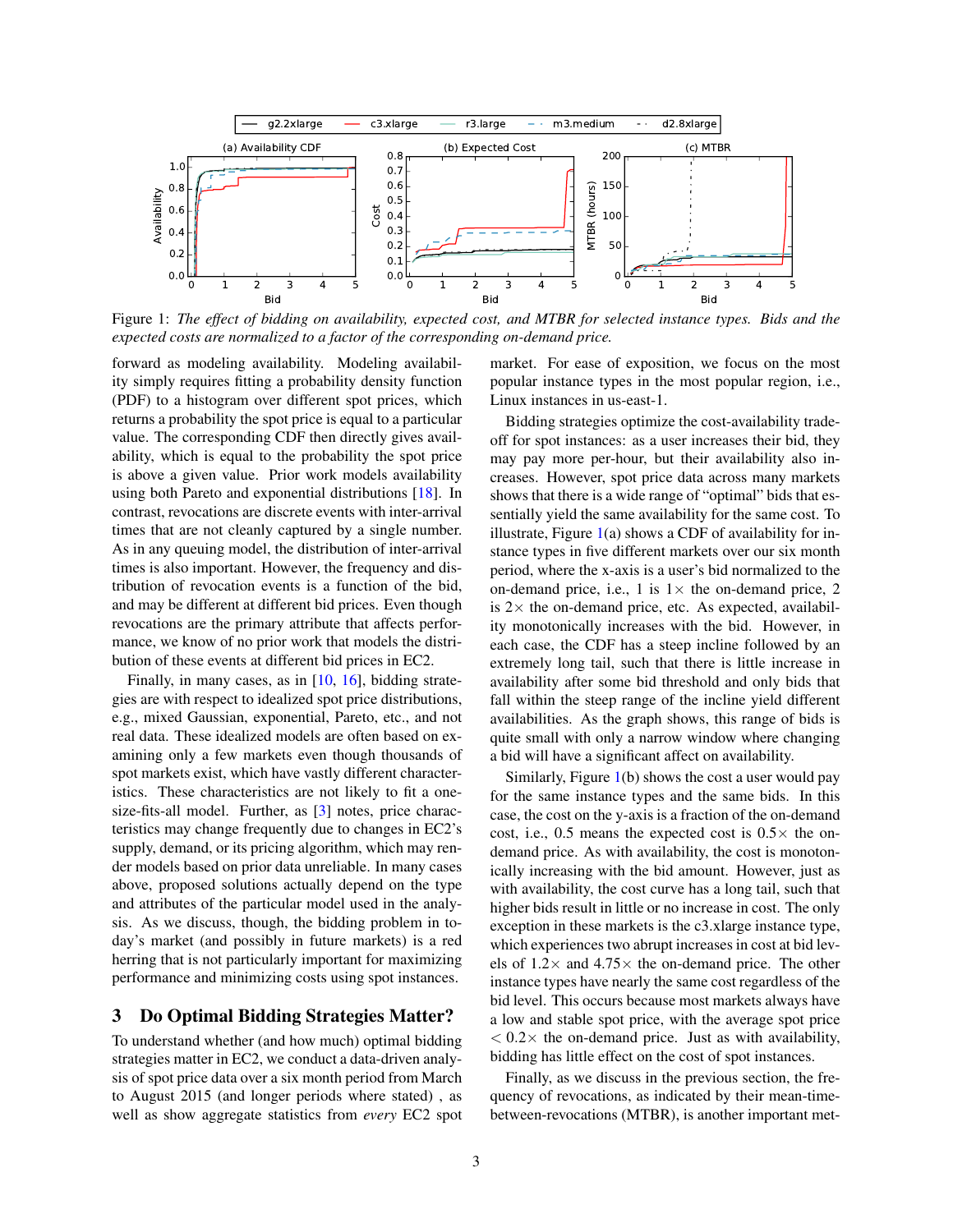<span id="page-3-0"></span>

Figure 2: *Range of bids for which availability, cost, and MTBR is within 10% of optimal across 1500 markets.*

ric, since revocations incur overhead for applications that migrate to other available resources. Thus, Figure  $1(c)$  $1(c)$ shows the MTBR for different bids. The figure shows that MTBRs range from tens to hundreds of hours. In addition, the MTBRs also have a long tail in all but one market, such that bidding high does not significantly increase the MTBR and there is a wide range of bids that effectively yield the same MTBR.

While the analysis above uses only five spot markets as illustrative examples, we analyzed these properties in over 1500 spot markets over our six month period. Figure [2](#page-3-0) plots the range of bids such that any bid within the range is within 10% of the optimal bid for availability, cost, and MTBR. The optimal bid is simply the bid that yields the highest availability and MTBR and the lowest cost. Thus, we consider every bid within the range as effectively optimal that yields near the same result. As above, the y-axis is the length of the bid range as a factor of the on-demand price. Thus, a bid range length of 2 indicates a range of  $[b, b + (2*D)]$  for some bid *b* where *D* is the on-demand price. A smaller range indicates higher bid sensitivity, where an application should carefully select a bid from a small range of near-optimal bids. In contrast, a larger range indicates a low bid sensitivity.

We see from Figure [2](#page-3-0) that the bid ranges for the availability, cost, and MTBR are generally quite large, with a bid range near 9. Note that EC2 imposes a maximum bid of  $10\times$  the on-demand price. These results suggest that picking nearly any bid within the range of allowed bids yields the same optimal result. Put another way, users would need to "try hard" to make a "bad" bid by selecting a bid price that is exceedingly low compared to the average spot price. *Thus, in today's market, due to low prices (resulting in high availability) and price stability (resulting in long MTBRs), spot revocations are rare, but unavoidable, regardless of a user's bid.*

#### 4 Beyond Bidding

Based on our analysis in the previous section, we argue that users should focus less on bidding and instead adopt the following simple strategy to optimize using spot instances: i) employ a simple bidding strategy that selects a high bid price equal to the on-demand price, when requesting one or more spot servers; ii) if a server is revoked, simply seek out a different spot market with a lower price and request new servers (and if no spot markets have low prices, request an on-demand instance); iii) migrate application state to the newly acquired server and resume the application.

As mentioned in Section 1, SpotFleets partially encodes our simple bidding strategy, as its default policy is to bid the on-demand price. If users are willing to migrate applications, bidding above the on-demand price is not cost-effective, as users can simply migrate to an on-demand instance once the spot price rises above the on-demand price. The only reason to bid above the ondemand price would be to gain advance notification and additional time to migrate to an on-demand instance. However, under current spot market rules, users can actually bid the maximum bid price without penalty by simply monitoring the spot price and migrating to an ondemand instance once the price exceeds the on-demand price. Since EC2 only charges based on the spot price at the start of each hour, a user would never incur their high bid price, and even if EC2 charged at a finer granularity the user would only incur the high price for the small time window required to vacate the spot instance. The only way to prevent such gaming is to hide real-time spot prices from users, and only publicly release them much later. However, hiding spot prices would likely further discourage users from using the spot market.

We examine the feasibility and benefits of this simple strategy above as an alternative to sophisticated bidding. Market Correlations. We examined the correlations between price variations between markets by studying price histories for the same spot server across different availability zones within a region, as well as across different types of spot servers within the same availability zone. We found that spot prices of the same spot server type across availability zones and those across server types are largely uncorrelated. A consequence of the lack of price correlation is that revocation events are separated in time across spot markets—when one spot market experiences price volatility and price spikes, other markets are often unaffected. This is demonstrated in Figure [3,](#page-4-0) which shows the average revocation gaps between pairs of markets for the us-east-1 region.

The revocation gap is on the order of hundreds of hours between some market—thus, they are effectively independent, and can be treated as independent failure domains. This observation has two important consequences. First, if a single node application running on a spot server sees a revocation, it is feasible to find another spot server type (of equal or greater size) at a low price with high probability. The application can then be resumed on the new server. Second, for distributed appli-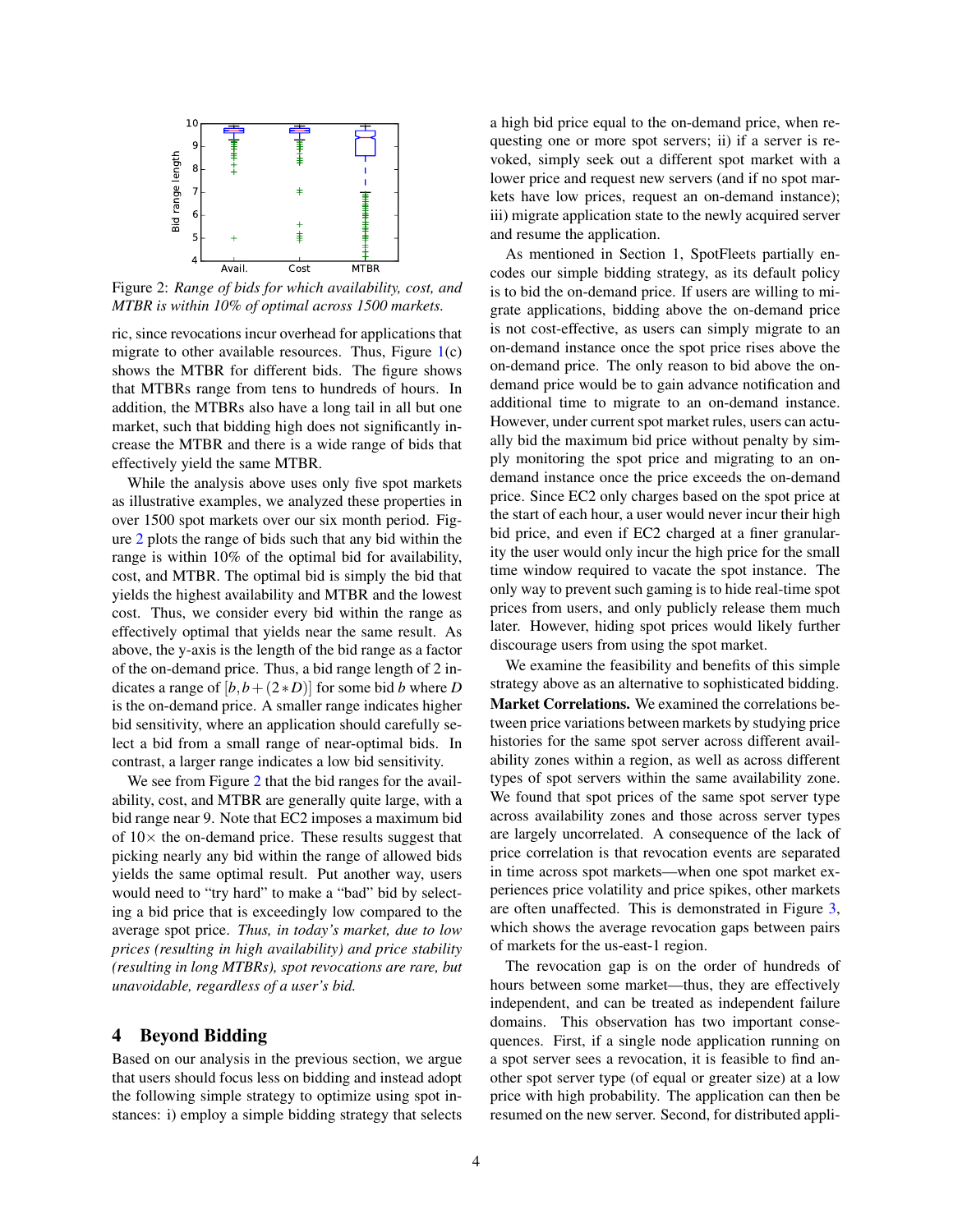<span id="page-4-0"></span>

Figure 3: *Revocation gap between different EC2 availability zones and instance types in the us-east-1 region.*

cations that run on multiple nodes, it is beneficial to distribute the application components across *different* (and uncorrelated) spot server types. Doing so ensures a revocation event only results in the application losing a fraction of the nodes, rather than all of its nodes with homogeneous servers. The distributed application can procure new servers from other spot markets while continuing to execute on the unrevoked servers.

Migration Strategies. Migration strategies are key in the light of our proposed strategy to request new spot servers in a different market and to resume the application on the new servers. We can treat these revocation events as fail-stop failures. By periodically checkpointing state to network storage, the application can resume from the most recent checkpoint  $[5, 6, 12]$  $[5, 6, 12]$  $[5, 6, 12]$  $[5, 6, 12]$  $[5, 6, 12]$ . Migration strategies are also feasible using live [\[8\]](#page-5-15) or bounded-time migration [\[9\]](#page-5-16) of nested VMs [\[14\]](#page-5-17). Thus, research should instead focus on determining efficient checkpointing and migration strategies, rather than optimal bidding strategies, to exploit cheap revocable spot servers.

Since job completion time can increase substantially due to frequent revocations, research should also focus on reducing revocation frequency by judiciously choosing between several different markets and choosing one (or more) with a low volatility. The expected completion time, revocation frequency, and cost can be estimated based on spot price data and bid prices, enabling applications to minimize revocations by determining how to optimally use the mechanisms above.

Exploiting Arbitrage. Our analysis also shows that current spot markets are "inefficient" at pricing resources. For example, we observe long periods where larger servers have normalized spot prices that are lower than smaller servers (presumably since demand in the latter market is greater than the former). From Figure [1,](#page-2-0) r3.large spot instances are about  $0.15\times$  their ondemand price, whereas the d2.8xlarge spot servers are about  $0.25 \times$  their on-demand price. This price differential can serve as an arbitrage opportunity, enabling the use of more powerful spot servers at low cost. Judicious selection and migration to spot servers with the

<span id="page-4-1"></span>

Figure 4: *Spot price distribution for* m1.large *over the years. The number above each boxplot denotes the skewness of the distribution.*

lowest cost are important in exploiting such arbitrage.

# 5 Future of Spot Markets

*Will markets get more volatile?* We have examined price data over the past six years (in addition to our three month traces) and found that bidding has never been a significant problem throughout the history of EC2's spot market. For example, as shown in Figure [4,](#page-4-1) while the average spot price of the m1.large instance type since its inception has decreased (in accordance with decreasing on-demand prices), the spread of spot prices has not increased significantly either. However, while our analysis of historical spot price data leads us to conclude that bidding has never been an important problem, it is possible that it may become an important problem in the future if price characteristics change.

*Will prices rise?* A substantial increase in demand will undoubtedly cause an increase in average spot prices and any substantial price increase will cause price-sensitive spot users to become "priced out" of the market (which in turn may reduce demand and cause prices to drop). The second-order effects due to widespread adoption of the migration strategies we propose remains unclear, and a rigorous analysis, through game-theoretic or other means, is an open question. However, anecdotal evidence suggests that such effects may not come to pass due to the significant capacity additions being made by all cloud providers on a regular basis, implying that there may always be some surplus capacity despite increasing demand in both the spot and on-demand markets.

### 6 Conclusion

In this paper, we dispel the notion that bidding significantly affects the availability and cost of spot instances. In particular, we show that the availability, cost, and revocation rate of spot instances based on spot price history are largely constant across a wide range of bids. Thus, instead of optimizing bidding strategies, we argue users should focus instead on modifying applications to efficiently seek out and migrate to the lowest cost resources.